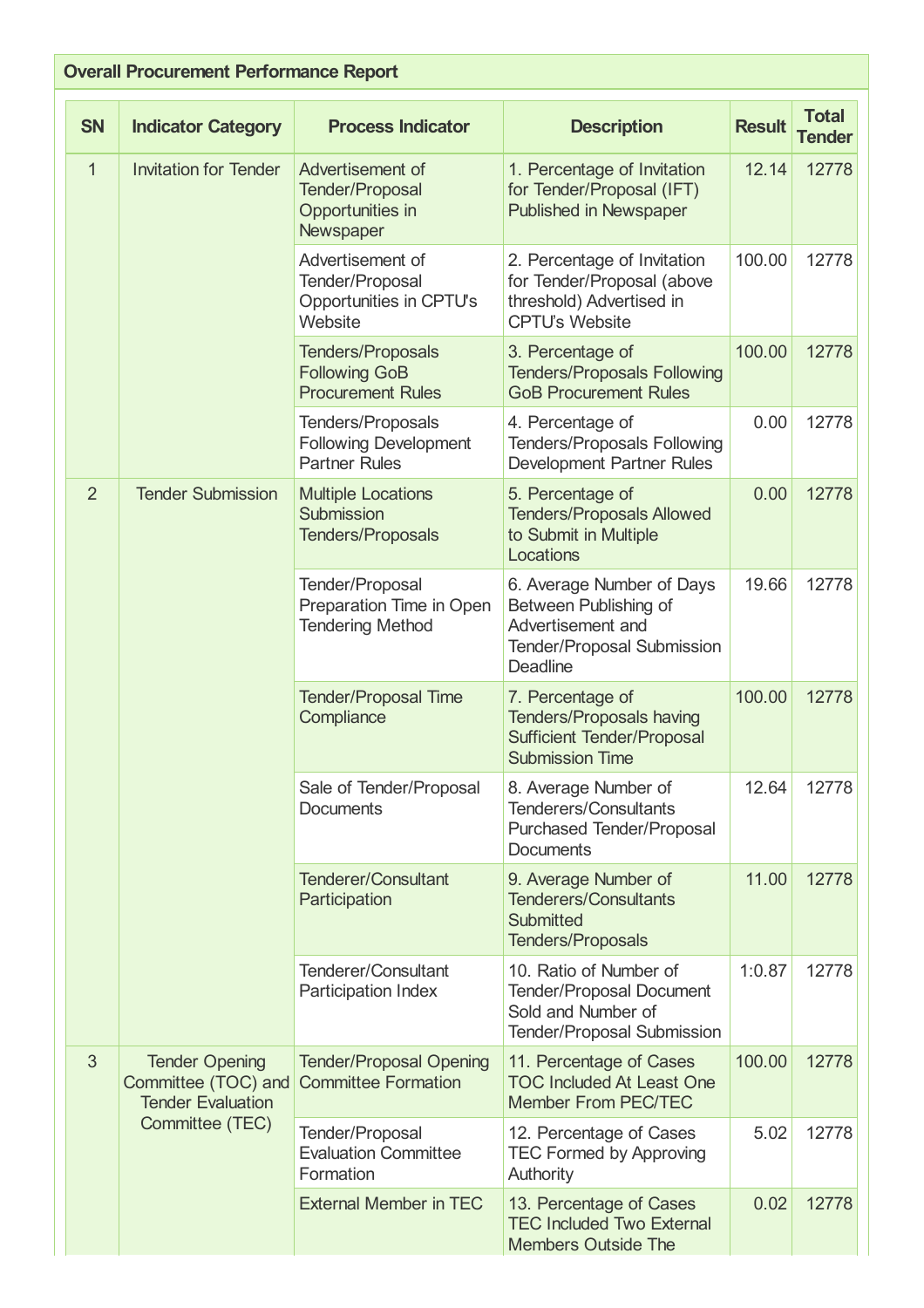|                |                                                      |                                                                                     | <b>Procuring Entity</b>                                                                                                               |       |       |
|----------------|------------------------------------------------------|-------------------------------------------------------------------------------------|---------------------------------------------------------------------------------------------------------------------------------------|-------|-------|
| $\overline{4}$ | <b>Tender Evaluation</b>                             | Tender/Proposal<br><b>Evaluation Time</b>                                           | 14. Average Number of Days<br>Between Tender/Proposal<br>Opening and Completion of<br>Evaluation                                      | 17.24 | 12063 |
|                |                                                      | Compliance of<br><b>Tender/Proposal</b><br><b>Evaluation Time</b>                   | 15. Percentage of Cases<br><b>Tender/Proposal Evaluation</b><br>has been Completed within<br><b>Timeline</b>                          | 46.22 | 12063 |
|                |                                                      | Tender/Proposal<br>Acceptance                                                       | 16. Average Number of<br>Responsive<br>Tenders/Proposals                                                                              | 10.65 | 12063 |
|                |                                                      | <b>Re-Tendering</b>                                                                 | 17. Percentage of Cases<br><b>TEC Recommended Re-</b><br><b>Tendering</b>                                                             | 1.76  | 12063 |
|                |                                                      | Tender/Proposal<br>Cancellation                                                     | 18. Percentage of Cases<br>where Tender/Proposal<br><b>Process Cancelled</b>                                                          | 0.00  | 12778 |
| 5              | <b>Tender Evaluation</b><br>Report (TER)<br>Approval | <b>Tender/Proposal</b><br><b>Evaluation Approval Time</b>                           | 19. Average Number of Days<br><b>Taken Between Submission</b><br>of Tender/Proposal<br><b>Evaluation and Approval</b><br>Contract     | 3.88  | 12004 |
|                |                                                      | <b>Compliance of Financial</b><br>Delegation                                        | 20. Average Number of<br><b>Tenders/Proposals Approved</b><br>by Proper Financial<br><b>Delegated Authority</b>                       | 11.92 | 12004 |
|                |                                                      | <b>Submission of Evaluation</b><br><b>Report to Appropriate</b><br><b>Authority</b> | 21. Percentage of Cases<br><b>TEC Submitted Report</b><br>Directly to The Contract<br><b>Approving Authority</b>                      | 81.58 | 12004 |
|                |                                                      | <b>TER Approval Compliance</b>                                                      | 22. Percentage of Cases<br><b>Contract Award Decision</b><br>Made within Timeline by<br><b>Contract Approving Authority</b>           | 61.52 | 12004 |
|                |                                                      | <b>Additional Review of TER</b>                                                     | 23. Percentage of Cases<br><b>TER Reviewed by</b><br>Person/Committee Other<br><b>Than The Contract Approving</b><br><b>Authority</b> | 18.38 | 12004 |
|                |                                                      | <b>Higher Tier Approval</b>                                                         | 24. Percentage of<br><b>Tenders/Proposals Approved</b><br>by Higher Tier than the<br><b>Contract Approving Authority</b>              | 20.31 | 12004 |
| 6              | <b>Contract Award</b>                                | Time for Issuance of NOA<br>to Tenderer/Consultant                                  | 25. Average Number of Days<br><b>Between Final Approval and</b><br>Notification of Award (NOA)                                        | 2.50  | 10934 |
|                |                                                      | Tender/Proposal<br>Processing Lead Time                                             | 26. Average Number of Days<br>Between Tender/Proposal<br>Opening and Notification of<br>Award (NOA)                                   | 31.20 | 10934 |
|                |                                                      | <b>Total Tender/Proposal</b><br><b>Processing Time</b>                              | 27. Average Number of Days<br><b>Between Invitation for</b>                                                                           | 50.86 | 10934 |